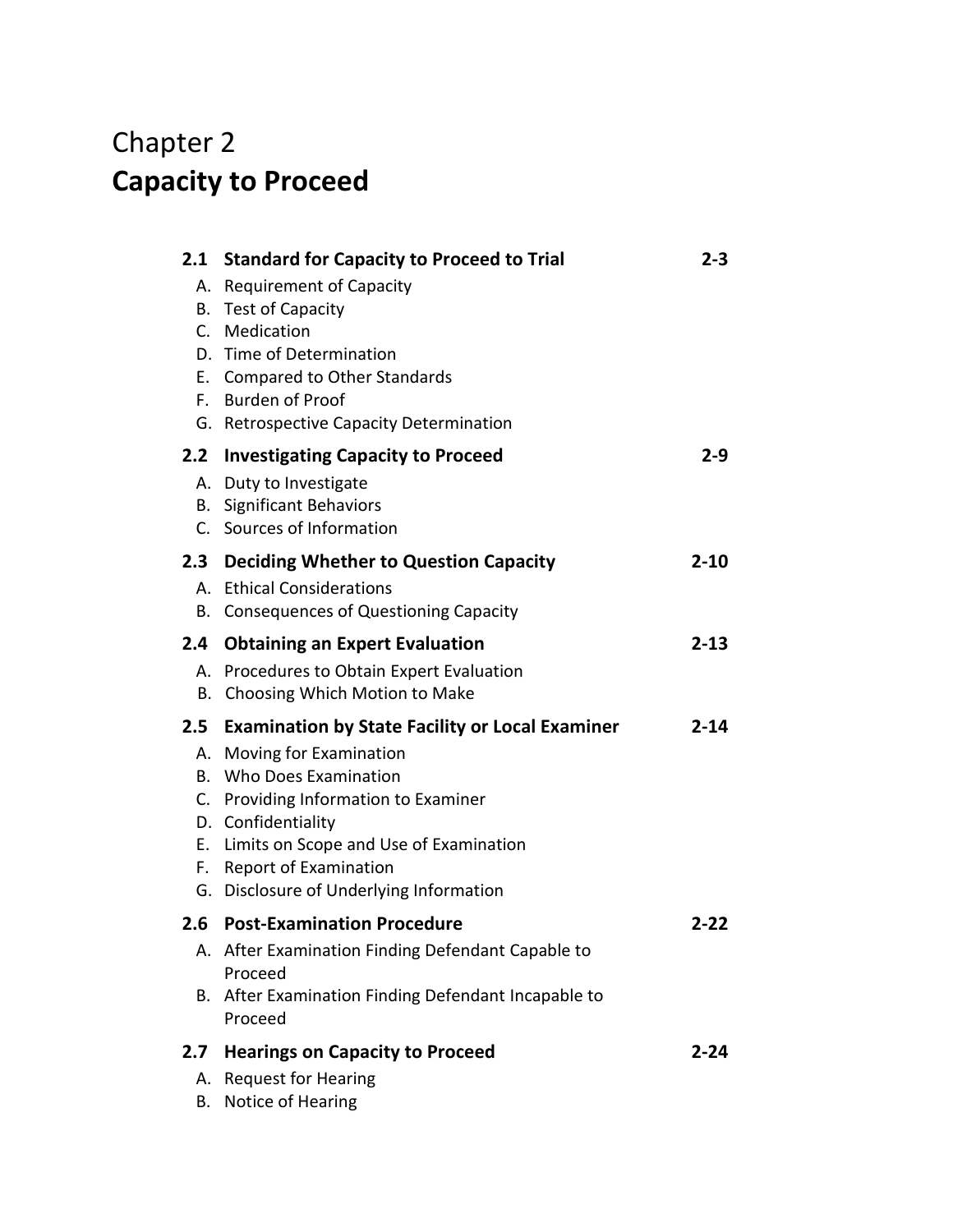- C. Nature of Hearing
- D. Evidentiary Issues
- E. Objection to Finding of Capacity

## **2.8 Procedure After Order of Incapacity 2-27**

- A. Constitutional Backdrop
- B. Initial Determination of Grounds for Involuntary Commitment
- C. Commitment Procedure for Nonviolent Offenses
- D. Commitment Procedure for Violent Offenses
- E. Redetermination of Capacity
- F. Disposition of Criminal Case While Defendant Incapable to Proceed
- G. Problematic Cases

## **2.9 Admissibility at Trial of Results of Capacity Evaluation 2-40**

- A. Generally
- B. Effect of Doctor-Patient Privilege
- C. Fifth and Sixth Amendment Protections
- D. Rebuttal of Mental Health Defense
- E. Rebuttal of Other Evidence
- F. Waiver

## **Appendix 2-1: Summary of 2013 Legislation 2-44** \_\_\_\_\_\_\_\_\_\_\_\_\_\_\_\_\_\_\_\_\_\_\_\_\_\_\_\_\_\_\_\_\_\_\_\_\_\_\_\_\_\_\_\_\_\_\_\_\_\_\_\_\_\_\_\_\_\_\_

Sections 15A-1001 through 15A-1009 of the North Carolina General Statutes (hereinafter G.S.) contain the basic standards and procedures for challenging the competency, or capacity to proceed, of a defendant. These provisions deal with the three main phases of a capacity challenge: a psychiatric examination; a hearing to determine capacity; and proceedings after a determination of incapacity (that is, involuntary commitment and disposition of the criminal case). This chapter reviews all three phases. For a discussion of civil commitment procedures generally, see NORTH CAROLINA CIVIL COMMITMENT MANUAL (UNC School of Government, 2d ed. 2011), *available at* **[www.ncids.org](http://www.ncids.org/)** (select "Training & Resources," then "Reference Manuals").

This chapter addresses cases in which the defendant is being tried as an adult. For a discussion specific to cases in juvenile court, see NORTH CAROLINA JUVENILE DEFENDER MANUAL Ch. 7 (Capacity to Proceed) (UNC School of Government, 2008), *available at* [www.ncids.org](http://www.ncids.org/) (select "Training & Resources," then "Reference Manuals").

To access Administrative Office of the Courts (AOC) forms referenced in this chapter, visit the Judicial Forms Search page at [www.nccourts.org/forms/formsearch.asp.](http://www.nccourts.org/forms/formsearch.asp) Two forms frequently cited in the chapter are: AOC-CR-207, "Motion and Order Appointing Local Certified Forensic Evaluator" (Jan. 2011); and AOC-CR-208, "Motion and Order Committing Defendant to Central